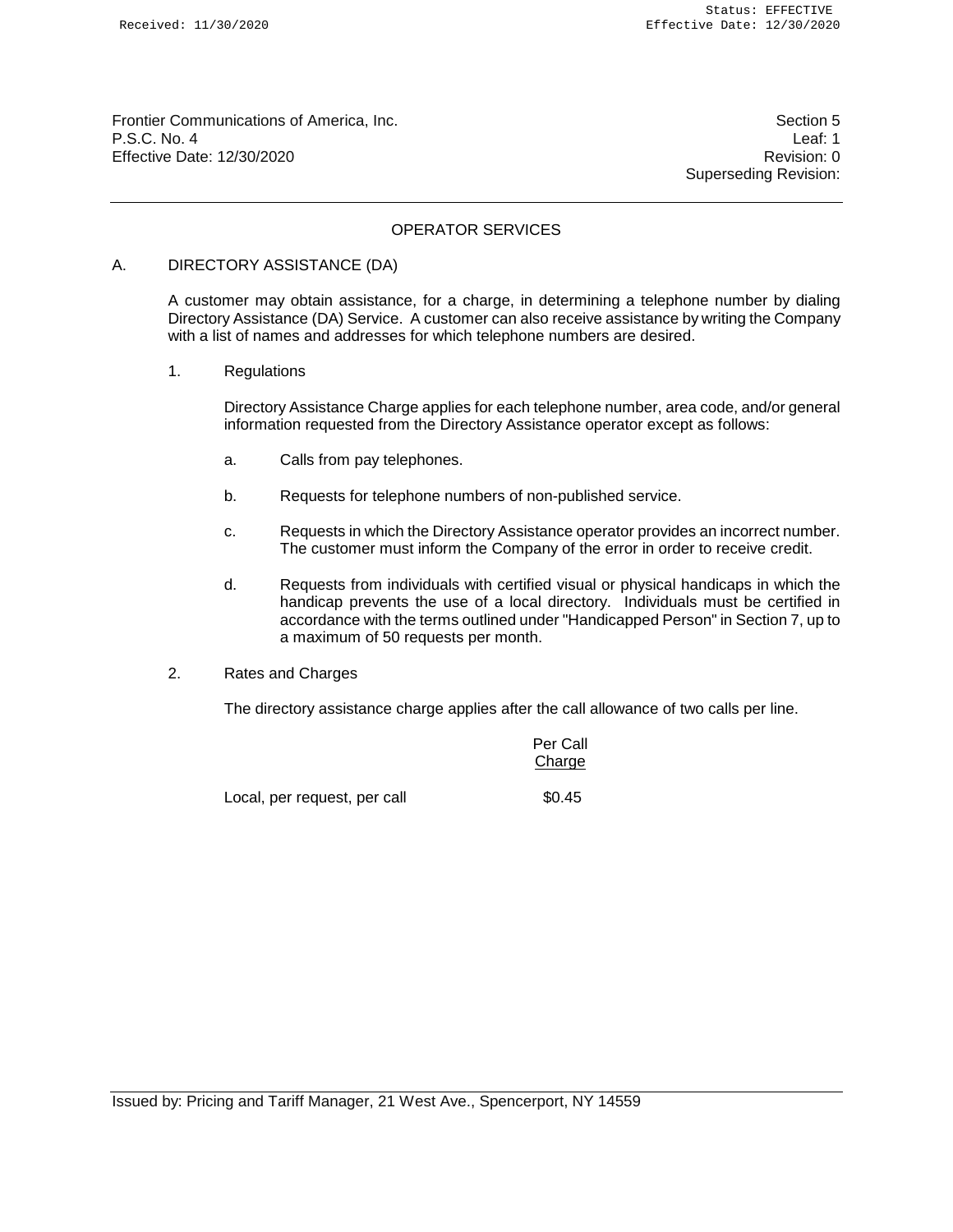Frontier Communications of America, Inc. Section 5 P.S.C. No. 4 Leaf: 2 Effective Date: 12/30/2020 **Revision: 0** 

Superseding Revision:

# OPERATOR SERVICES

# B. DIRECTORY ASSISTANCE CALL COMPLETION (DACC)

Directory Assistance Call Completion (DACC) allows end users the option to have their local calls completed to a requested numbeer either the directory assistance operator or the directory assistance audio response system that provides the requested directory number.

1. Regulations

The regulations and charges apply to calls placed to directory assistance from within the Company's serving area. These regulations and charges are in addition to the regulations, rules and charges found elsewhere in the Company's applicable tariffs.

- a. The charges will apply only to completed calls.
- b. There are no free calls or allowances for directory assistance call completion.
- c. Directory assistance calls will not be completed to non-published numbers, 700, 800 or 900 prefixes.
- d. Calls from COCOTs will be the standard directory assistance announcement and directory assistance will not be offered.
- 2. Rates and Charges

|                                             | Per Call<br>Charge |
|---------------------------------------------|--------------------|
| Directory Assistance Call Completion (DACC) | \$0.50             |